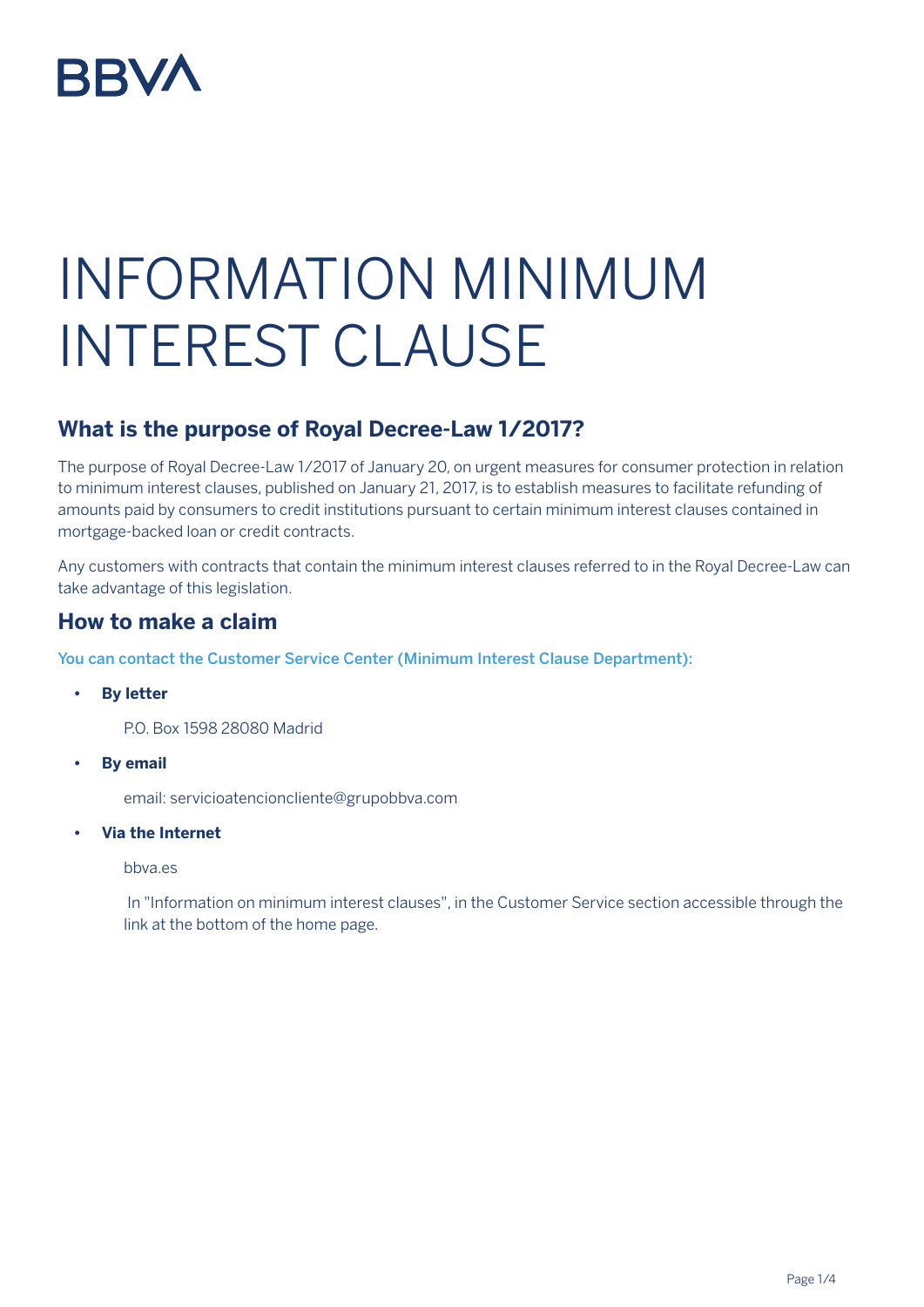# **How to process the claim**

Once the claim is received, Customer Service will send an acknowledgment of receipt to the customer for the purpose of calculating term deadlines.

Customer Service will review the customer's request, taking into account the Royal Decree-Law.

If the request is invalid, Customer Service will relay the reasons for their decision and the claim will be closed.

If the request is valid, Customer Service will calculate the amount to be refunded and issue a detailed calculation to the customer.

The maximum time period allowed for reaching an agreement is 3 months, counted from the date the claim is submitted.

The customer must state whether or not s/he agrees with the calculation.

Once the refund amount is agreed upon, a specific reimbursement method can be determined for the return of the funds. The customer will have a period of 15 days within which to state his/her agreement.

Any returns which are agreed may generate tax obligations and will be reported to the State Tax Administration Agency.

The parties may not engage in court or extrajudicial proceedings with one another, including making claims to the Banco de España Complaints Service, in connection with the purpose of the claim while the claim is being evaluated. Once the institution has expressly rejected the customer's request, or if a period of three months has passed without any notification being received from the institution, the customer may adopt any measures considered appropriate. If the request is made prior to February 21, 2017, counting of the cited 3-month time period will begin only as of that date.

## **Regulations, ordered by subject, that govern the transparency of banking transactions and customer protection**

### Customer Service

- Law 44/2002, of November 22, on reform measures in the financial system, modified by Law 2/2011 of March 4 on sustainable economics.
- Order ECC/2502/2012, of November 16, which regulates the claims presentation procedure for the Banco de España claims services, the Spanish National Securities Market Commission (CNMV) and the Directorate-General of Insurance and Pensions.
- Royal Decree-Law 1/2017 of January 20th, on urgent consumer protection measures in relation to minimum interest clauses.

### Transparency of banking transactions and customer protection and another consumer protection regulation:

- Order EHA/2899/2011, of October 28 of the Ministry of Finance and Public Revenue (Official State Gazette of October 29), on transparency and consumer protection in banking services.
- Act 22/2007, of July 11, on remote selling of financial services aimed at consumers
- Legislative Royal Decree 1/2007, of November 16, which approves the revised text of the General Law for the Defense of Consumers and users and other complementary laws.

#### Mortgage loans: